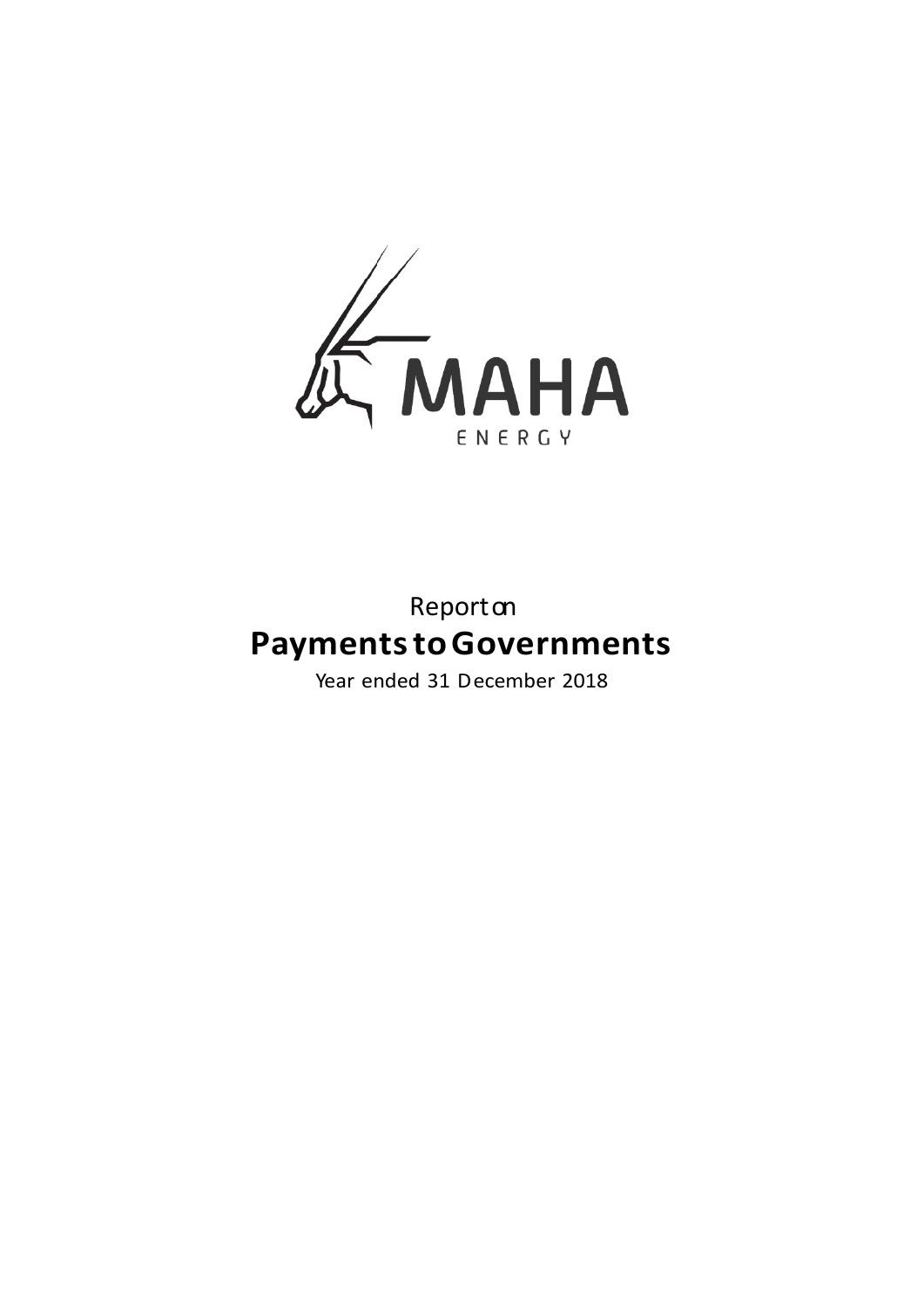#### **Introduction**

This report gives an overview of payments to governments made by Maha Energy AB and its subsidiaries ("Maha Energy" or "the Company") during the year 2018. Maha Energy is committed to the highest standards of corporate governance and transparency and supports the concept of transparency in revenue flows from oil and gas activities in natural resource owning countries. The Company believes that this help empowers citizens of resource-owning countries to hold their governments accountable for the wealth generated by those resources.

#### **Basis of preparation**

This report is prepared in accordance with the Swedish regulations regarding report on payments to governments (Lag (2015:812) om rapportering av betalningar till myndigheter). This law applies to companies involved in extractive activities and applies for financial years starting after 31 December 2015.

Payments shown in this report are presented in TUSD.

#### **Reporting entities**

Payments made to governments that relate to subsidiaries of Maha Energy AB involved in extractive activities such as exploration, development, and production of oil and gas during 2018 are included in this report.

#### **Government**

Government includes any national, regional or local authority of a country, and includes a department, agency or entity that is a subsidiary of a government, which includes as well national oil companies. This report includes royalty payments made to Petróleo Brasileiro S.A ("Petrobras"), a publicly traded company listed on the New York Stock Exchange with a direct and indirect ownership of 63.52% percent by the Brazilian Federal Government as of December 31, 2018 [\(http://www.investidorpetrobras.com.br\)](http://www.investidorpetrobras.com.br/). These royalties were granted as part of the 1998 Round Zero Bid Round in Brazil, as Petrobras was the original concession owner. A stateowned company that undertakes activities outside of its home jurisdiction is not considered to be a government.

#### **Cash basis**

Payments are reported on a cash basis, meaning that they are reported in the period in which they are paid, which is not necessarily the same period as the liabilities arise. Refunds are also reported in the period they are received by the Company and are shown as negative amounts in the Report.

#### **Materiality**

The Regulations require that payments made as a single payment or as part of a series of related payments exceeding TSEK 860 (approximately TUSD 100) within one financial year be included in this Report.

#### **Paymenttypes**

#### *Taxes*

These are taxes paid by the Company on its profits or production. Payments are reported net of refunds. Taxes levied on consumption such as value added taxes, personal income taxes, sales taxes, property and environmental taxes are excluded.

#### *Royalties*

These are payments for the rights to extract oil and gas resources.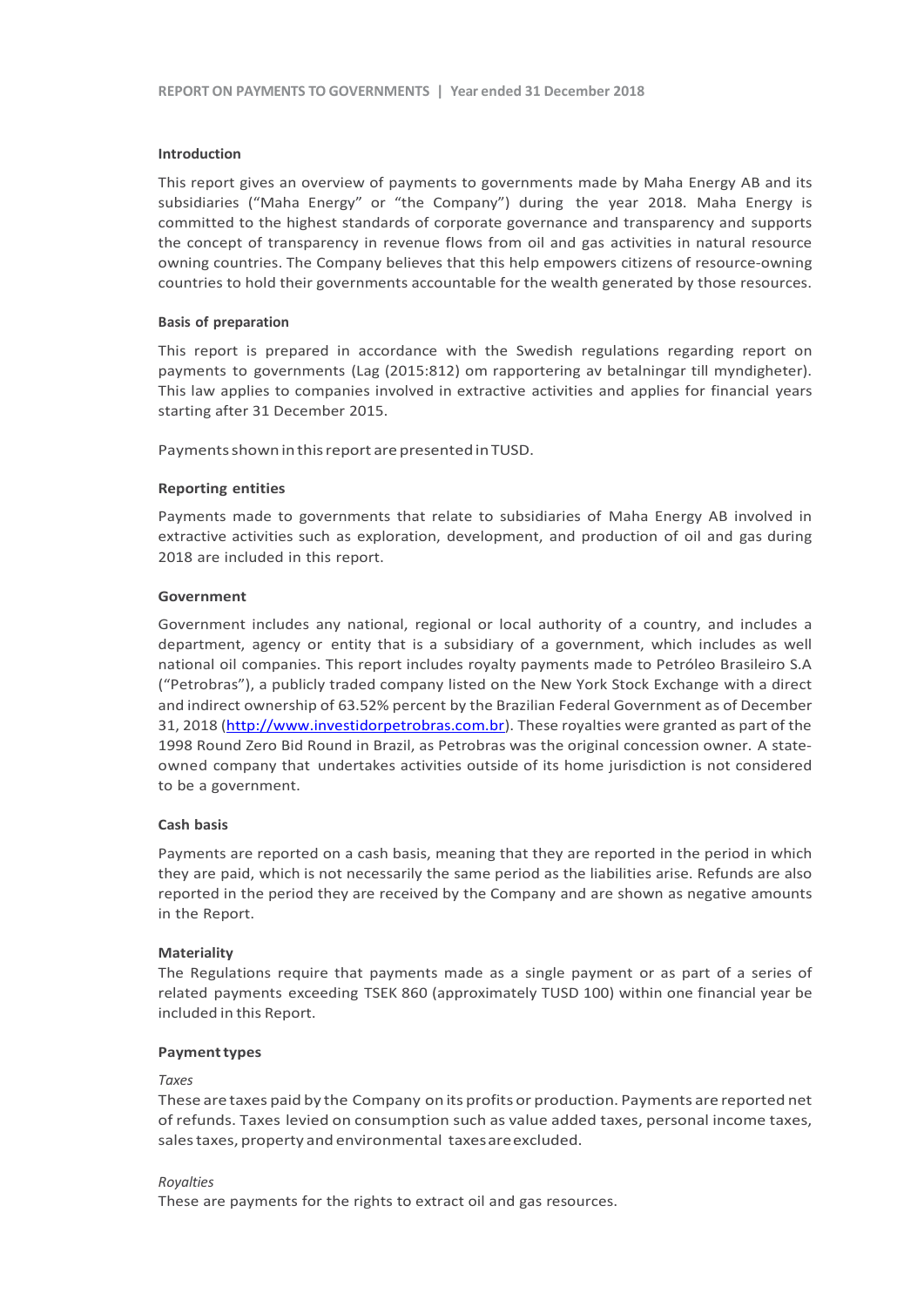#### *Fees*

These are fees and other sums paid as consideration for acquiring a license or concession for gaining access to an area where extractive activities are performed.